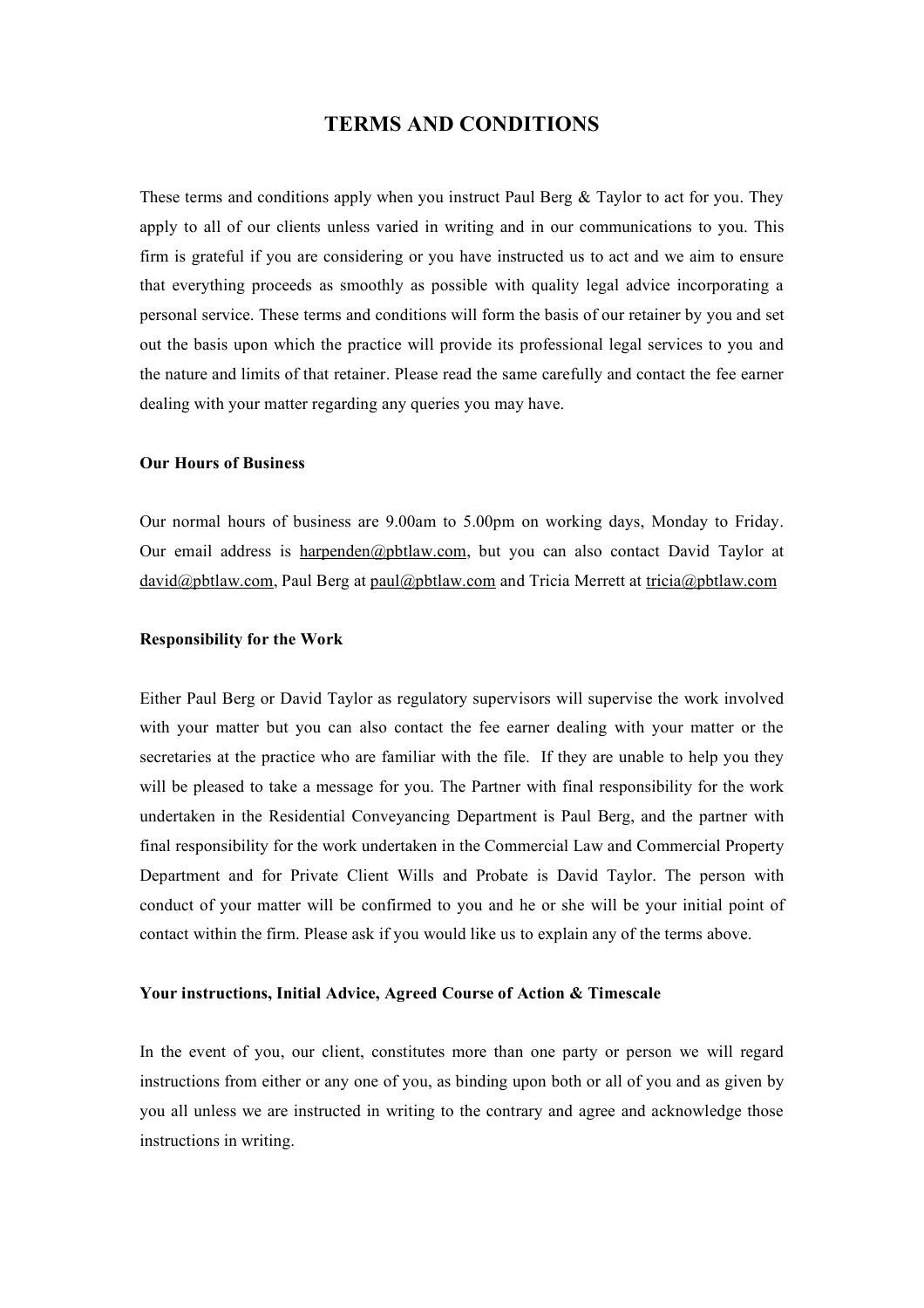Your instructions, our initial advice, a proposed course of action and indicative timescales based on your instructions will be agreed with or proposed to you either at the onset of a matter or as soon as the matter is further underway. We do this so that both of us understand what is required by or expected of our retainer and so that we can best advise how your matter can be dealt with. Please ask if you would like us to explain any of the terms above.

### **Our Retainer**

Your instructions to us to act incorporate your agreement on certain terms that we think are reasonable when we act for you. Terms and conditions upon which we act for you therefore include the following:

(a) in the event that you, the client, constitute more than one party (i.e. when we are instructed jointly by more than one of you we are entitled to rely upon, accept and act pursuant to instructions from any one, either or any of you unless we agree otherwise in writing.

(b) on matters relating to a property, your instructions to act on your behalf authorise us to commit you to the terms of a contract or to complete a transaction in which reliance is placed on agreements made verbally with another regulated legal adviser. In the event they are not subsequently adhered to, you may face the prospect of expense and a financial or other loss. We will adhere to professional and regulatory requirements at all times as part of our retainer from you.

(c) you authorise us to proceed with your transaction relying upon the Clearing Banks' telegraphic transfer or CHAPS systems. Whilst this is the usual way in which funds are transferred or paid out by Solicitors and by or to other parties involved, these systems may fail or there may be delays on the day of completion of your matter. We will regard your instructions as confirmation that you accept that in these circumstances expense or claims against you relating to the late arrival of funds may result.

(d) during your transaction, we may adopt and be bound by all or part of the Law Society's National Conveyancing Protocol including the offering of information relating to a property transaction to parties involved with that transaction (unless otherwise agreed to in writing between us).

(e) you agree to confirm any specified instructions to us in writing if requested and will provide necessary funds to balance your account with us (whether before or after completion of a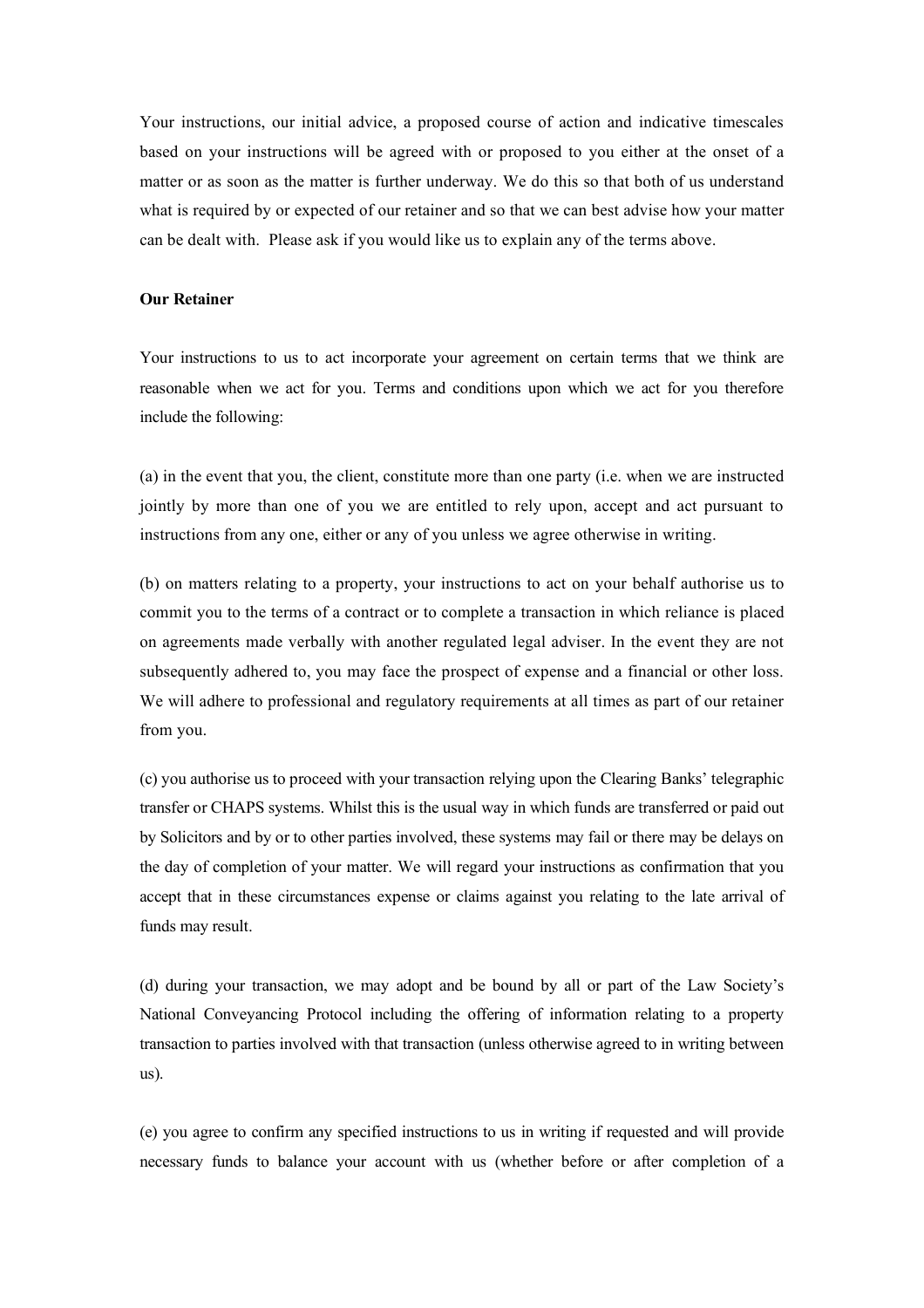transaction). You also agree to sign or complete and return to us any documentation if reasonably required by us to deal with a transaction.

(f) you (and if applicable, jointly and severally) warrant to us that you (or neither or none of you,) have been or are subject to proceedings that may affect our willingness or your lender's willingness to proceed with a loan or charge and agree you will immediately notify us in writing should any such proceedings be instigated or threatened against you (or any one of you) during our retainer.

(g) you may expect us to act in accordance with our regulatory obligations and standards of service.

#### **Limit of Liability**

A Solicitor's practice must have professional indemnity insurance providing insurance cover in respect negligence claims against it. Details of this insurance, including contact details of our insurer and the territorial coverage of the policy can be inspected at our office or made available on request. Our maximum aggregate liability to you in a matter will be £3,000,000 (three million pounds) including interest and costs unless we expressly state a different figure in our letter confirming your instructions. If you wish to discuss a variation of this limit, please contact the person dealing with your matter. Agreeing a higher limit on our liability may result in us seeking an increase in our charges for handling your matter.

We will not be liable for any consequential, special, indirect or exemplary damages, costs or losses, or any damages, costs or losses attributable to lost profit or opportunity but can only limit our liability to the extent the law allows. In particular, we cannot limit liability for death or personal injury caused by negligence. Please ask if you would like us to explain any of the terms above.

# **Data Protection**

We use the information you provide primarily for the provision of legal services to you and for related purposes including updating and enhancing client records, analysis to help us manage our practice, and legal and regulatory compliance

Our use of that information is subject to your instructions, laws and regulations relating to Data Protection and a duty of confidentiality. Please note that our work for you may require us to give information to third parties such as expert witnesses and other professional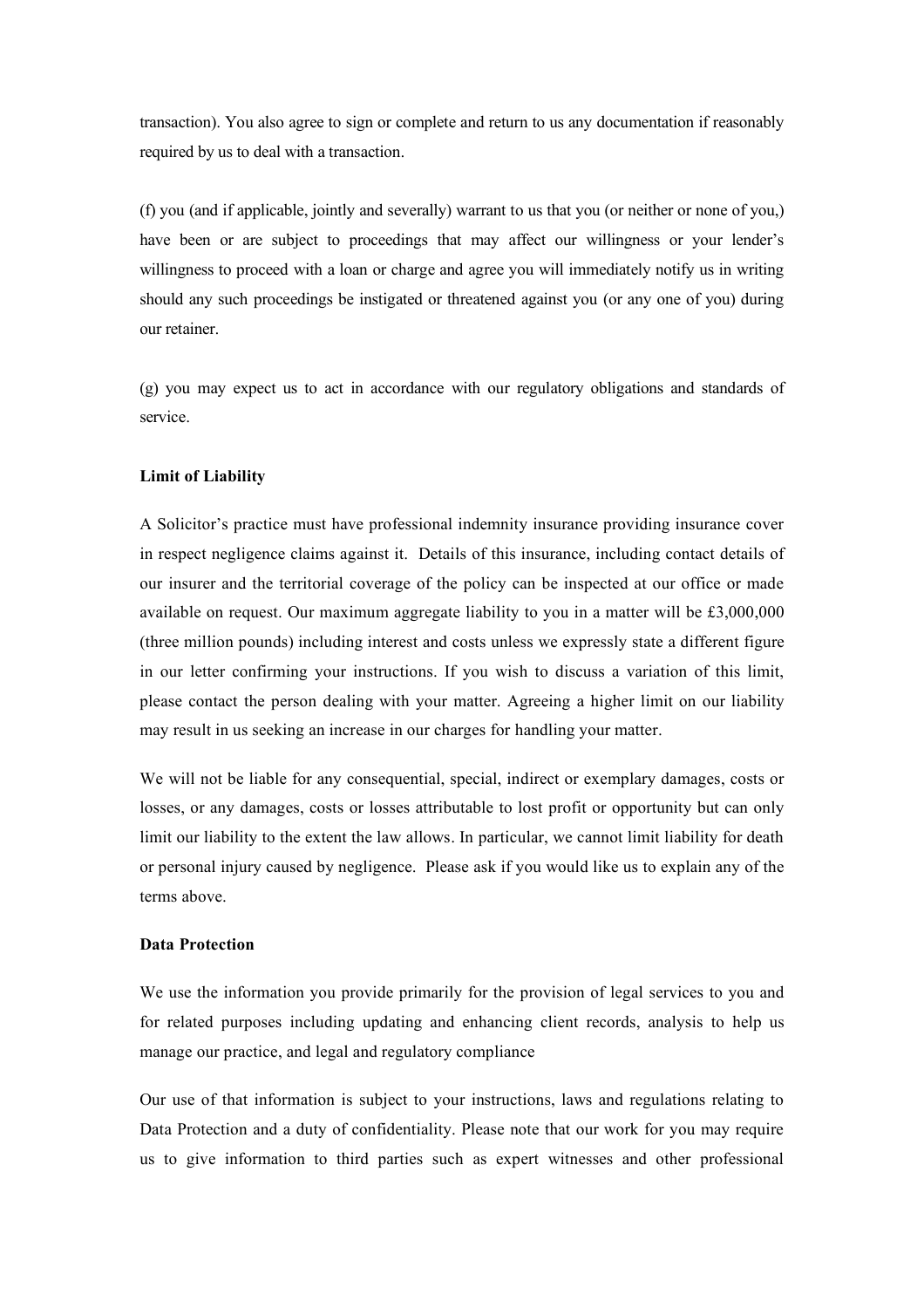advisers. Under data protection legislation you have a right of access to the personal data that we hold about you. We may from time to time send you information that we think might be of interest to you and if you do not wish to receive that information please notify our office in writing. We operate a Privacy Policy which is available on request or via our website, www.pbtlaw.com. Please ask if you would like us to explain any of the terms above.

### **Charges and Expenses**

Our charges are calculated by reference to the time spent by a fee earner and by other staff dealing with your matter. A Partner's charging rate is £250 per hour, and other fee earner's charges are £200 per hour, and all charges are subject to VAT at the current rate. Time spent is recorded in respect of meetings, discussions (including long telephone attendances), reading and working on papers, preparation of documentation, time spent travelling and waiting away from the office and other work progressing your matter, at the hourly rate above. If less than an hour is involved, we calculate the time spent in units of six minutes (one six minute unit equals 10% of the hourly rate). Please note that if it is necessary to travel outside the office on your business then mileage/car usage will be charged at £1.50/mile plus VAT. Telephone calls and letters (including emails and faxes) are treated differently - routine telephone calls (made and received) are recorded in units of 6 minutes, and short and routine letters written, including emails sent are counted as 6 minutes each. Consideration of short letters and emails received are charged at 6 minutes. Otherwise longer letters, email and telephone calls are charged on an actual time spent basis.

Our charging rates have to be reviewed periodically to reflect increases in overhead costs and inflation, and normally the rates are reviewed annually on 1 January. If a review is carried out before matters have been concluded we will inform you of any variation in the rate before it takes effect.

In addition to the time spent, we may take into account a number of factors including any need to carry out work outside our normal office hours, the complexity of the issues, the speed at which action has to be taken and any particular specialist expertise demanded by your particular matter. In such cases, an increase in the rates may be applied to reflect such factors and we will always notify you in advance if any such increase is to be applied.

It is sometimes difficult at the outset of a transaction to say how much work will be involved but the likely charges are confirmed to you in a costs information package sent out in connection with residential conveyancing matters and set out fully in writing at or as soon as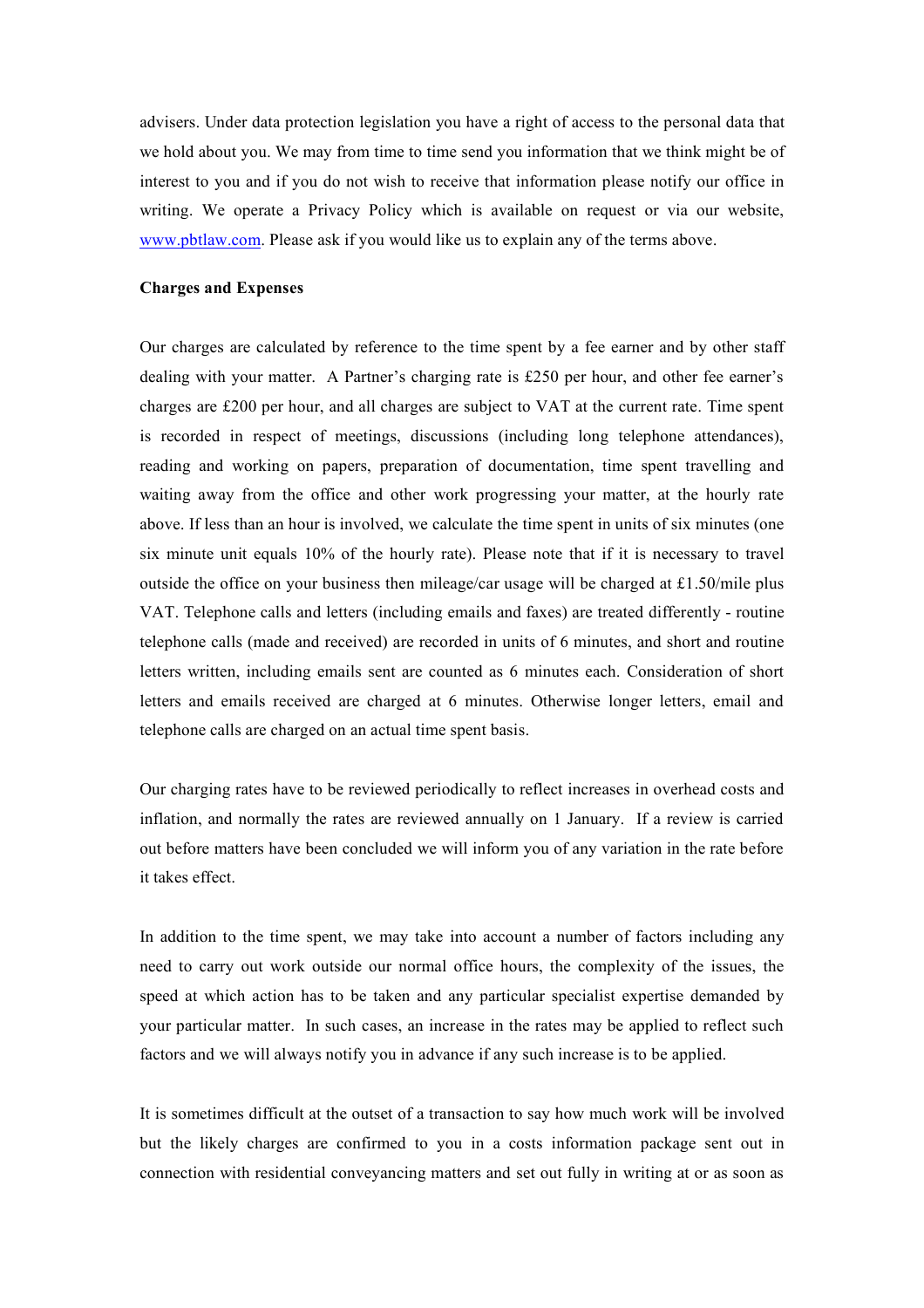is practicable after the onset of any other matter. These charges will be the anticipated charges to complete the matter you have asked to act upon and the figures are based on the information given to us by you and which is currently available to us. That information forms our understanding of what work will be required. We will let you know if it becomes apparent that the practice will have to spend substantially more time on your matter than we have estimate at the onset, or if we are instructed to undertake further work for we need to make additional charges, and in which case, we will provide you with an estimate. Those additional charges will be notified and accompanied by the reason why they will apply and in addition we will provide you with details of costs for dealing with additional work required to pursue or in connection with your matter. Our costs information is stated to you on the basis that there will be no such additional work required before your matter can progress.

If a matter does not proceed to completion, then we are entitled and you agree to pay us for the work that we have undertaken on a pro-rata basis, and therefore we will invoice you for our costs based on that work undertaken. If a matter does proceed to completion or if we otherwise receive monies for you or on your behalf, we are at liberty to deduct our costs before sending those monies on to you.

You are at liberty to set an upper limit for costs over which we will not carry out further work on your behalf without further instructions.

Bills should be paid within 28 days. We may charge interest on overdue bills at 5% over the base rate of the Bank of England and may cease acting for you if an interim bill remains unpaid after 28 days or if our reasonable request of a payment on account of costs is not met.

You have the right to challenge or complain about our bill. Please see the Communications section below for details of how to complain about our bill. The procedure for challenging a bill varies depending on whether it relates to a matter involving court proceedings. When we send you a bill, we will explain the relevant procedure for challenging it. We can keep all your papers and documents while there is still money owed to us for fees and expenses. In the event of any bill not being approved for settlement (or not settled if we do not hold funds ourselves) we must reserve the right to decline to act any further until payment is made and that our charges for work carried out will be a debt due to us. We reserve the right to charge interest at 4% above Royal Bank of Scotland plc base rate from the date of delivery of our account if settlement is not made within 28 days of delivery. Please ask if you would like us to explain any of the terms above.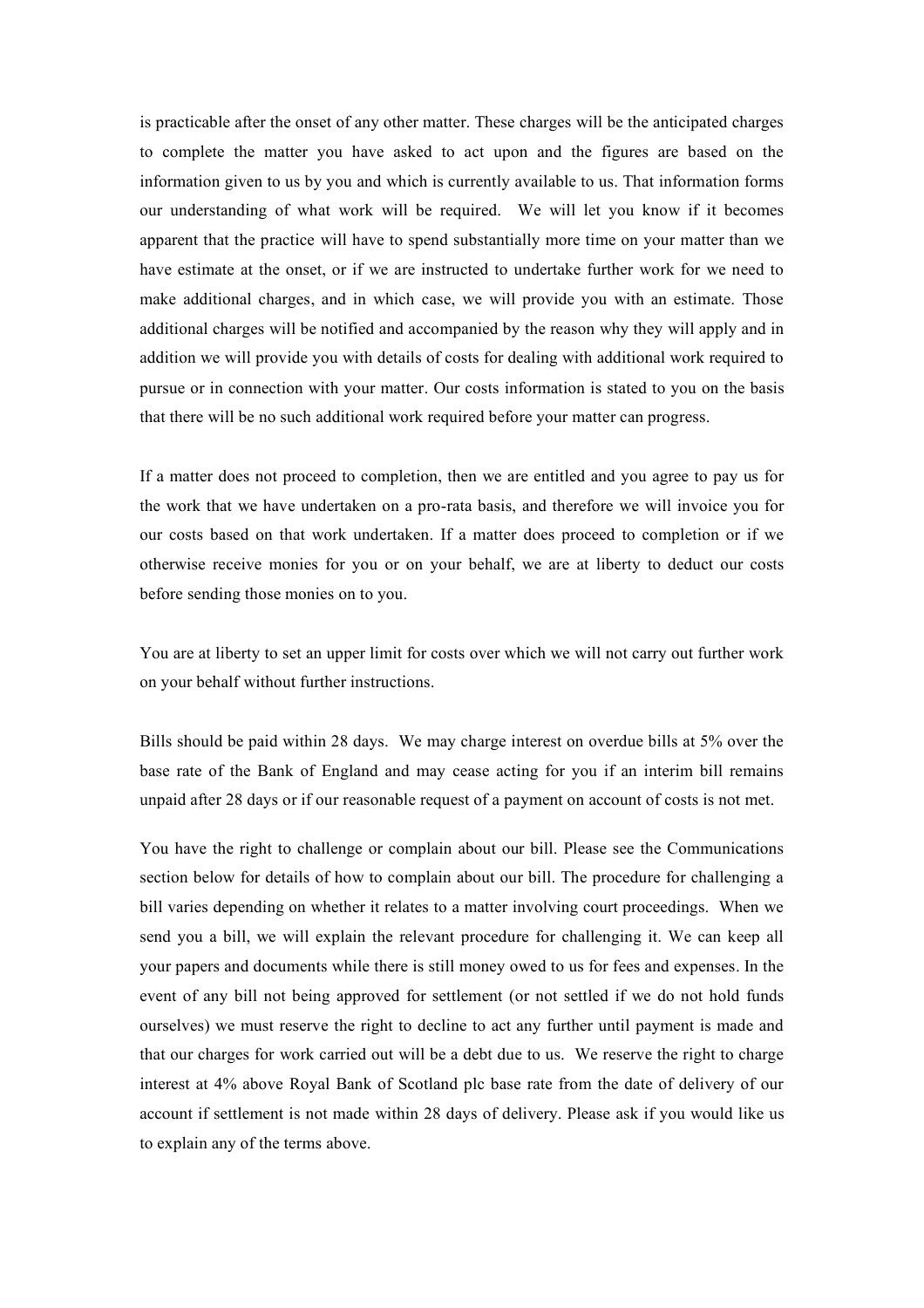### **Other Expenses**

Other expenditure may be necessary in dealing with the transaction and such payments are often referred to as disbursements. We have no obligation to make such payments on your behalf unless you have provided us with funds for that purpose or we have agreed some method of financing the payments. We will confirm this additional expenditure to you either at the onset of a matter or when they are known. Please ask if you would like us to explain any of the terms above.

### **Interest**

Please note that where we have requested money on account from you or have received funds on your behalf, this money may be used in full or partial reimbursement of amounts paid on your behalf or costs notified to you. When applicable interest will be due to you in respect of deposits held on your behalf, for example pending distribution or completion. Generally, we make a charge of up to £50 plus vat for dealing with and recording the interest calculations. Please ask if you would like us to explain any of the terms above.

#### **Arrangements for Updating Cost Information**

It is our practice to keep you updated at regular intervals, usually not less that six monthly, of the current position with regard to costs incurred, including disbursements. When reasonable to do so, we reserve the right to deduct costs accrued and to submit bills at intervals during the transaction. This keeps you informed about charges and enables you to budget for costs as the matter progresses. Costs will be payable by you unless we have confirmed to the contrary. Please ask if you would like us to explain any of the terms above.

### **Level of Risk**

In all work undertaken we carry out an initial assessment of risk and based on the current information held, the level is risk will be considered normal for your matter unless we advise you to the contrary. Please ask if you would like us to explain any of the terms above.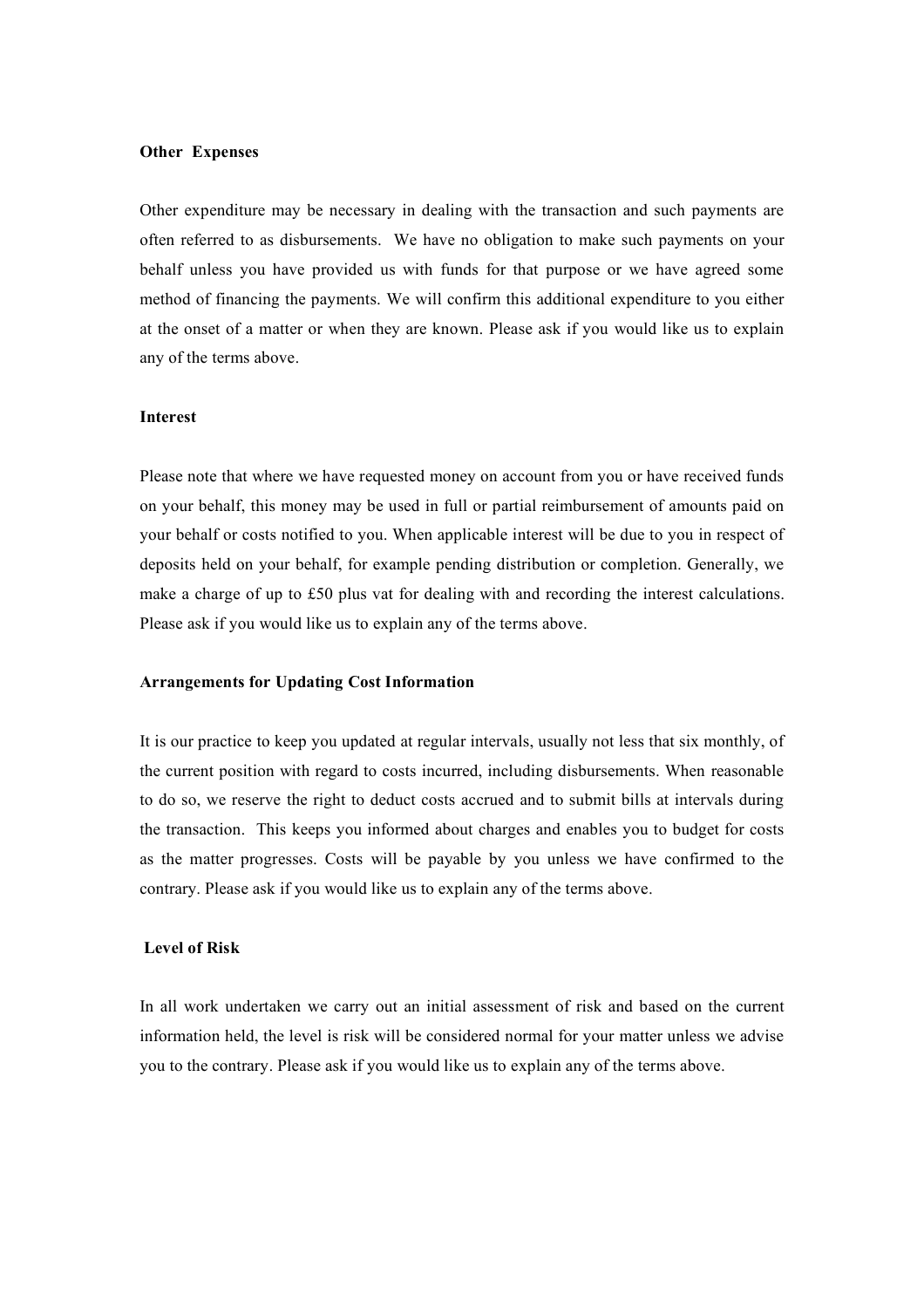### **Storage of Papers and Documents and Photocopying**

After completing work, we are entitled to hold all and not release any papers and documents while there is money owing to us for charges and expenses. Otherwise at the conclusion of a case and having returned appropriate personal documentation to you, we will make arrangements for the file to be stored. There is a charge for recovery of the file from the archivers and this service is capped at £50.00 plus VAT for a file unless it is large and in which case an increased level of fees will apply, depending upon the size of the file. We will not destroy any documents such as deeds and other documents held for a period of 6 years from conclusion of the file (usually completion or a distribution of funds) and if in this period we retrieve papers or documents from storage or need to make copies from electronically scanned records at your request, we will charge for such retrieval capped at £50 plus vat. However, we do reserve the right to make a higher charge based upon the time spent for producing stored papers or documents or electronically scanned records and these costs are charged based on the extent of the retrieval work required. We may also charge for reading, correspondence or other work necessary to comply with your instructions after the completion of a matter and for photocopying documentation on your behalf. The present charge is 25p per sheet plus VAT. The cost is reduced if bulk photocopying is undertaken e.g. for 500 sheets the charge is 22.5p per sheet plus VAT. If your matter relates to a property purchase transfer or remortgage we will send relevant documentation to you after completion and registration. There is a standard charge of £30 plus vat for this service and whilst we may send paperwork by recorded delivery this is not the case unless you request us in writing. Please ask if you would like us to explain any of the terms above.

# **Financial Services and Insurance Contracts**

If, during this transaction you need advice on investments, you should seek that advice from a party authorised by the Financial Services Authority as we are not authorised to give this advice. However, as we are regulated by the Solicitors Regulation Authority, we may be able to provide certain limited investment services where there are closely linked to the legal work we are doing for you, for example in connection with indemnity insurances. Please ask if you would like us to explain any of the terms above.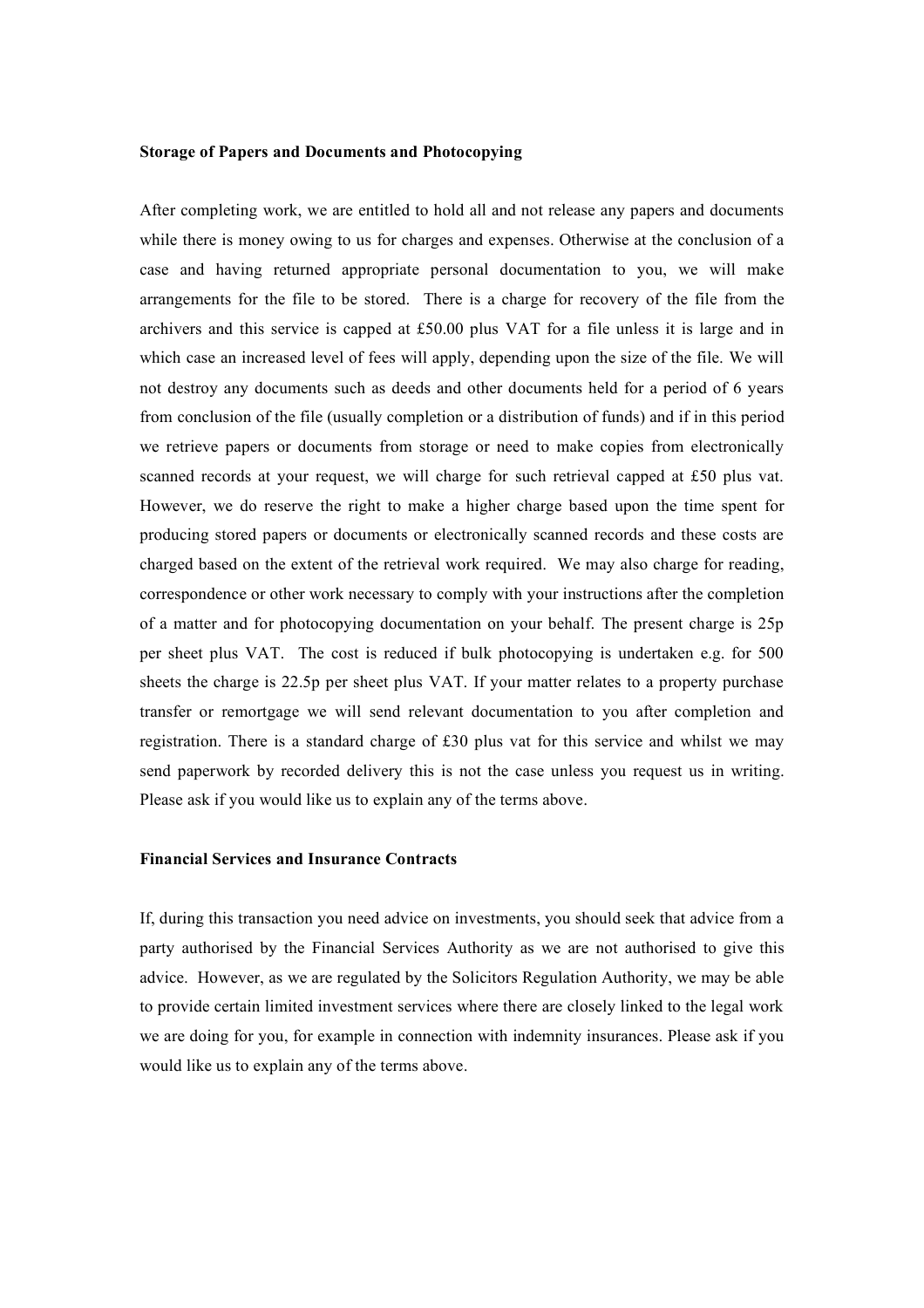### **Termination**

You may terminate your instructions to us in writing at any time but we will be entitled to keep all your papers and documents while there is money owing to us for our charges and expenses. If at any stage you do not wish us to continue doing work and/or incurring charges and expenses on your behalf, you must tell us this clearly and in writing. If we decide to stop acting for you, for example if you do not pay an interim bill or comply with the request for a payment on account, we will tell you the reason and give you notice in writing. Please ask if you would like us to explain any of the terms above.

# **Money Laundering Precautions**

Solicitors are required to apply procedures to guard against the risk of money laundering. It will help us to avoid any problems with your legal work if you bear this in mind. We are required to carry out identification checks and we will refuse to act for you if you fail to supply appropriate proof of identity for yourself or for any principal whom you may represent. We need to obtain formal evidence of your identity. This will be necessary even though we may have acted for you before, or if you are known personally to a member of staff and therefore it will assist if you are able to let us have this evidence straight away. Normally the evidence we will ask for is your current photo card driving licence correctly showing your current address, or your passport and an item of evidence to prove your address, such as a utility bill, recent council tax demand or bank statement no more than 3 months old. Further enquiries may be required until we are satisfied that our regulatory obligations have been met

If you cannot provide such evidence tell us and we will advise what alternative evidence may be acceptable, and please do not send us any funds until the identification procedures have been carried out. If appropriate, we may use electronic identification service providers to confirm your identity, and that of any beneficial owners but there will be a nominal charge for this service payable to the provider. Our office procedures are to initiate that electronic identification service if we have not seen you at our office with the originals of the ID paperwork requested. The charge per ID check is £20 plus vat for an individual and more for a limited company client if we carry out ID checks against the officers and directors of a Company client.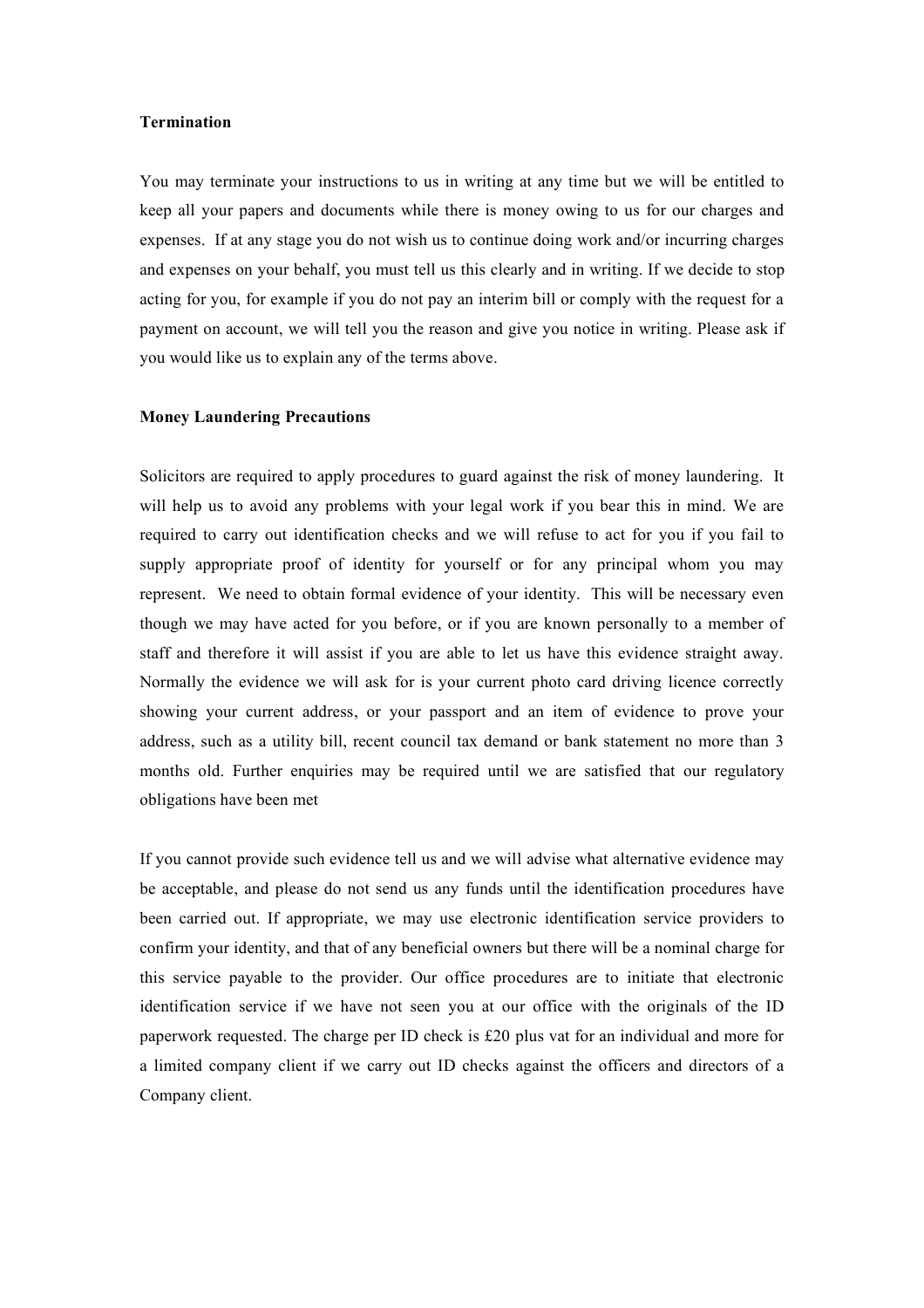We are also required to establish the source of funds that are due to be sent to us. This may involve our directing enquiries to you until we are satisfied that we have met our regulatory obligations. Please ask if you would like us to explain any of the terms above.

### **Confidentiality**

We are under professional and legal obligations to keep the affairs of our clients confidential. This is subject to a statutory exception as legislation on money laundering and terrorist financing places us under a duty in certain circumstances to disclose information to the Serious Organised Crime Agency. If we know or suspect that a transaction on behalf of a client involves money laundering we may be required to make a money laundering disclosure. If that happens we may not be able to inform you that a disclosure has been made nor the reasons for it because the law prevents us from doing so.

There are a few further exceptions to the rules requiring us to maintain confidentiality of your affairs. The practice may be subject to audit or quality checks by third party organisations and sometimes we may outsource work, for example to a barrister or to an accountant. Further we may be obliged to abide by various protocols introduced by the Law Society and be under professional obligations to keep another solicitor or party involved with your transaction informed of your circumstances and progress in a transaction. This will apply in the case of residential conveyancing and if there is a matter which you feel should override any such obligation, you should let us know and so that we can discuss the matter with you.

However, please note the position detailed below relating to your funds in the event that we make a disclosure to help protect your funds and also that we cannot guarantee the security of information communicated by email or mobile phone although we assume that you consent for us to use these methods of communication.

Subject to the above we will not reveal confidential information about your matter. Please ask if you would like us to explain any of the terms above.

### **Our Client Account and the Destination and Distribution of Funds**.

Where we are to pay money out to you we will normally do so by cheque in your favour, or into an account in your name electronically. Funds transferred electronically by us are subject to a fee of £40 plus vat, and in respect of the administration of that payment. Generally we do not send cheques for large sums of money via the post for security reasons.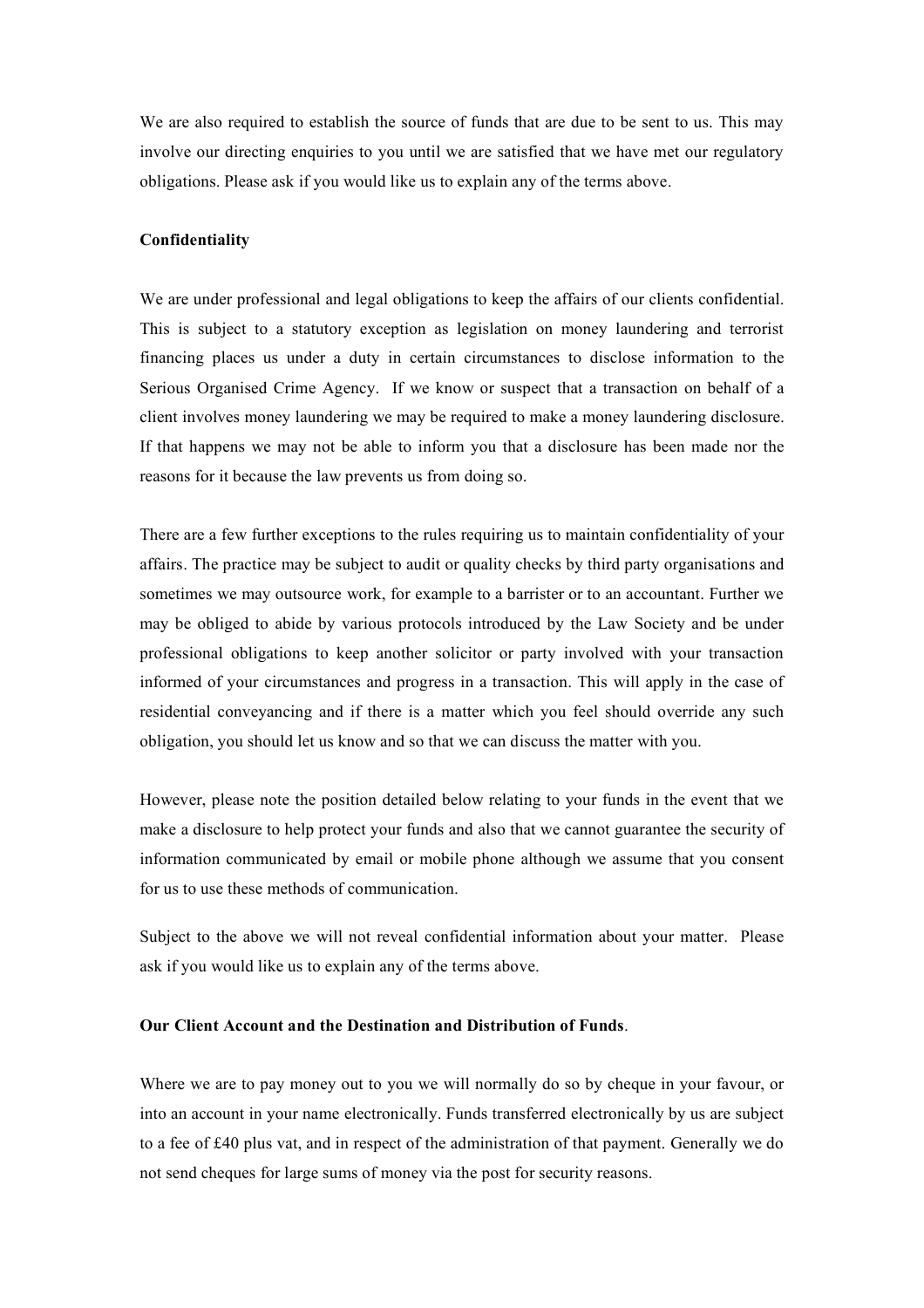We must also advise you of the circumstances surrounding any monies that you send to us. Such monies are held in our "Client Account" unless they are attributable to costs owed to this firm. Our Client Account will be held at a Clearing Bank. We will always confirm the bank in question but may not provide further details of our client account by telephone or via e mail without incorporating security checks. In the event of the failure of that Bank we will not regard ourselves as liable for losses resulting from its failure and will accept no liability for the Bank's collapse or any subsequent losses to our clients in respect of monies held in our Client Account. You should be aware that compensation for loss of deposit funds under the Financial Services Compensation Scheme ("FSCS") is limited to £85,000 and if you hold other personal monies in the same Bank that holds our clients' funds, the limit remains at £85,000 in total. Please be aware that a deposit taking institution can have several brands and the same institution can trade under different names. All clients should therefore check with their bank or the Financial Services Agency or their own financial adviser for further information they may require.

In the event of a bank collapse, we may need to contact the FSCS with details of all clients whose money is held in our Client Account and the amount in that account to which each client is entitled, as part of a claim under the FSCS and subject to your consent, we will need to give certain client information to the FSCS to help them identify you and the amounts held from you in our Client Account. Unless you confirm otherwise, we will take it that you will be prepared to give us your consent.

We have a policy relating to the depositing of cash with this firm. If you try to avoid this policy by depositing cash directly with our bank we may decide to charge you for any additional checks we decide are necessary to prove the source of the funds. Where we have to pay money to you, it will be paid by cheque (if we deem that secure) or by bank transfer but not are paid in cash to a third party.

Please be aware that communications purporting to be from us and confirming details of our client account to receive your funds or any change to it may not be from us but from a  $3<sup>rd</sup>$ party looking to direct your funds to a different account. Any such communication should be confirmed by your speaking directly to your fee earner before you send funds to us. We do not accept responsibility for your loss if a  $3<sup>rd</sup>$  party has contacted you purporting to be representing this firm and providing you with false details of our client account. Please ask if you would like us to explain any of the terms above.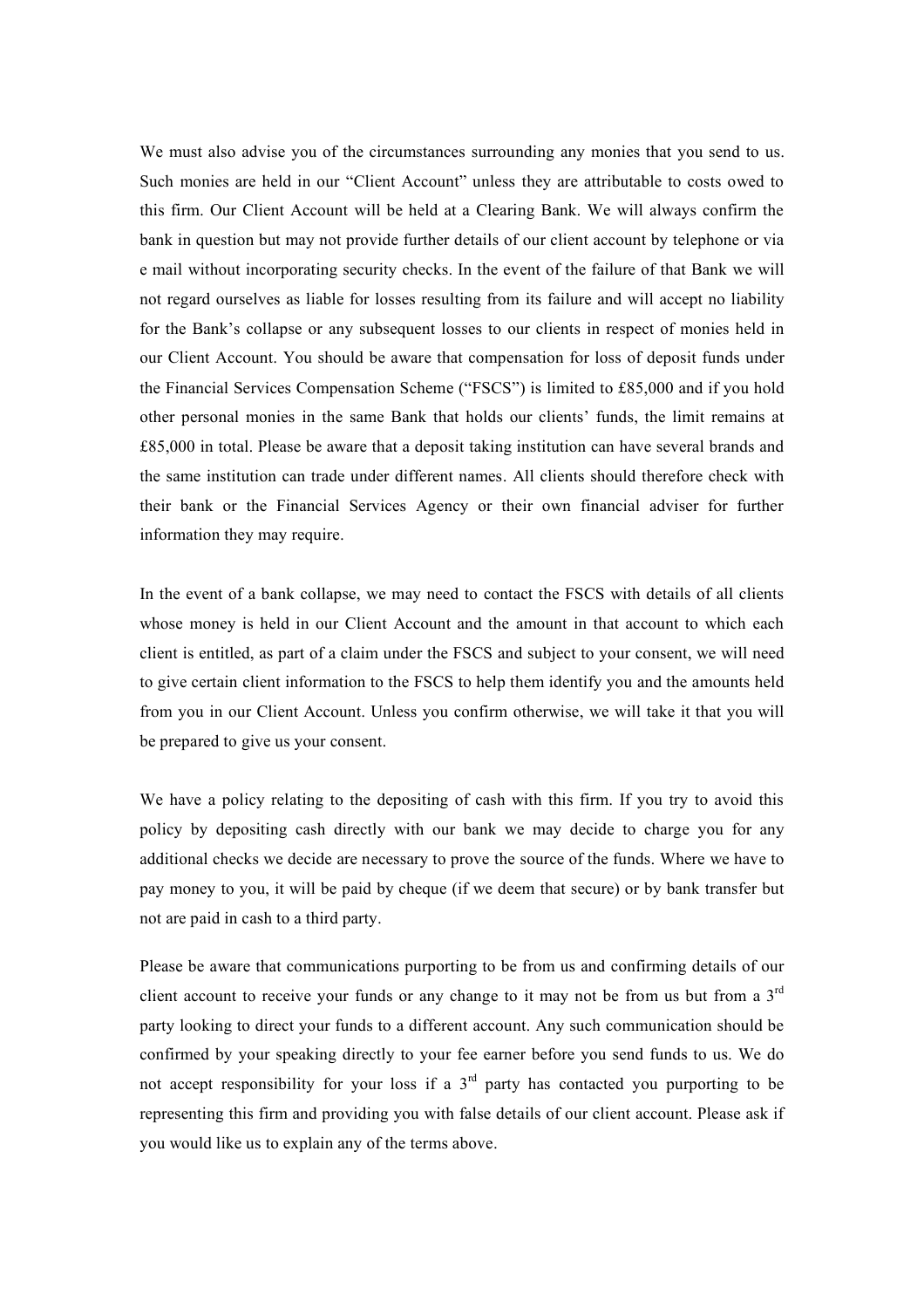### **Communications Between You and Us**

We will aim to communicate with you by letter telephone fax or e-mail unless you instruct us otherwise and we will communicate with others when appropriate by e-mail or fax but cannot be responsible for the security of correspondence and documents sent by e-mail or fax. Laws and regulations relating to Data Protection require us to advise you that your particulars are held on our database. We may from time to time use these details to send you information we think may be of interest to you but in accordance with those laws and regulations. Please view or ask to see our data protection policy for further details. Please ask us if you would like us to explain any of the terms above.

#### **Regulated & Non Regulated Services**

Paul Berg & Taylor is authorised and regulated by the Solicitors Regulation Authority, Ipsley Court, Berrington Close, Redditch, B98 0TD (the SRA). This means that we are governed by a Code of Conduct and other professional rules, which you can access on the SRA's website www.sra.org.uk or by calling 0870 606 2555. Paul Berg & Taylor's authorisation and regulation number with the SRA is 68120. Please ask us if you would like us to explain of the terms above.

### **Complaints**

In the event of a complaint against the practice, an individual within the practice, or about a bill you have received from us you should raise the concern in the first place with the person dealing with your matter and/ or with the supervising partner whose name is notified to you at the outset of the transaction. We may ask that your complaint is communicated in writing and explains what action you are asking us to take. If you feel that your complaint has not been resolved, you should contact the senior partner David Taylor (or if the complaint is about him, contact Paul Berg), by telephoning or writing to him. The partner involved will look to work with you to resolve your complaint. A full copy of our complaints procedure is available on request and will be sent to you in the event of a complaint being received.

If your complaint is not resolved at the end of our complaints process you have the right to refer your complaint to the Legal Ombudsman at PO Box 6806 Wolverhampton WV1 9WJ or by telephone on 0300 555 0333 or via the Legal Ombudsman's website at www.legalombudsman.org.uk. Normally you will need to bring a complaint to the Legal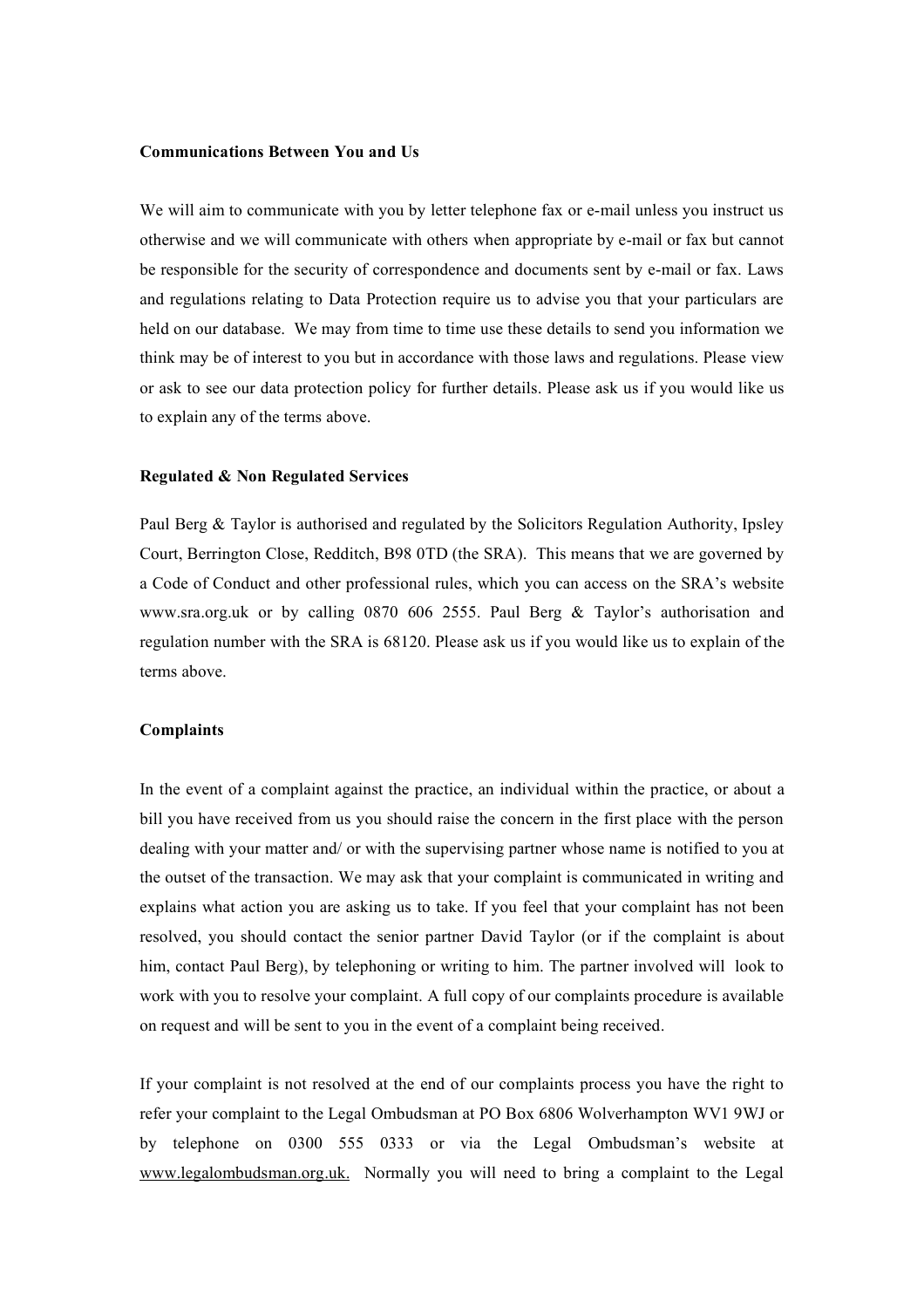Ombudsman within six months of receiving a final written response from us about your complaint or within a year of the act or omission about which you are complaining (or you becoming aware of it).

The Legal Ombudsman deals with complaints by consumers and very small businesses. This means that some clients may not have the right to complain to the Legal Ombudsman, e.g. charities or clubs with an annual income of more than £1 million, trustees of trusts with asset value of more than £1 million and most businesses (unless they are defined as microenterprises). This does not prevent you from making a complaint directly to us about the service you have received or about the bill. Please ask if you would like us to explain any of the terms above.

#### **Equality and Diversity**

We are committed to promoting equality and diversity in all our dealings with clients, third parties and employees. Please contact us if you would like a copy of our equality and diversity policy.

### **Future Instructions**

Unless otherwise agreed, these Terms of Business will apply to all future instructions you give us on this or any other matter.

### **Notice of the Right to Cancel**

Under the terms of the Consumer Contracts Regulations 2013 you have the right to cancel your instructions within 14 days starting the day after you confirm your instructions to proceed. This is called the cancellation period. If you wish to cancel, please inform us in writing—by letter or fax. You should state your name, your address, any reference number shown on our correspondence to you, and that you wish to cancel your instructions. You do not have to give a reason and you can use the Cancellation Form appearing below, but you do not have to do so. You can cancel your instructions at any time but please note the Form of Authority we are asking you to sign is taken by us to include an instruction to start work on your matter within the cancellation period and if we start work during the cancellation period we will be entitled to payment of our costs in respect of the work we undertake and the costs of any 3rd party disbursements may not be recoverable.

Paul Berg & Taylor 01/2019